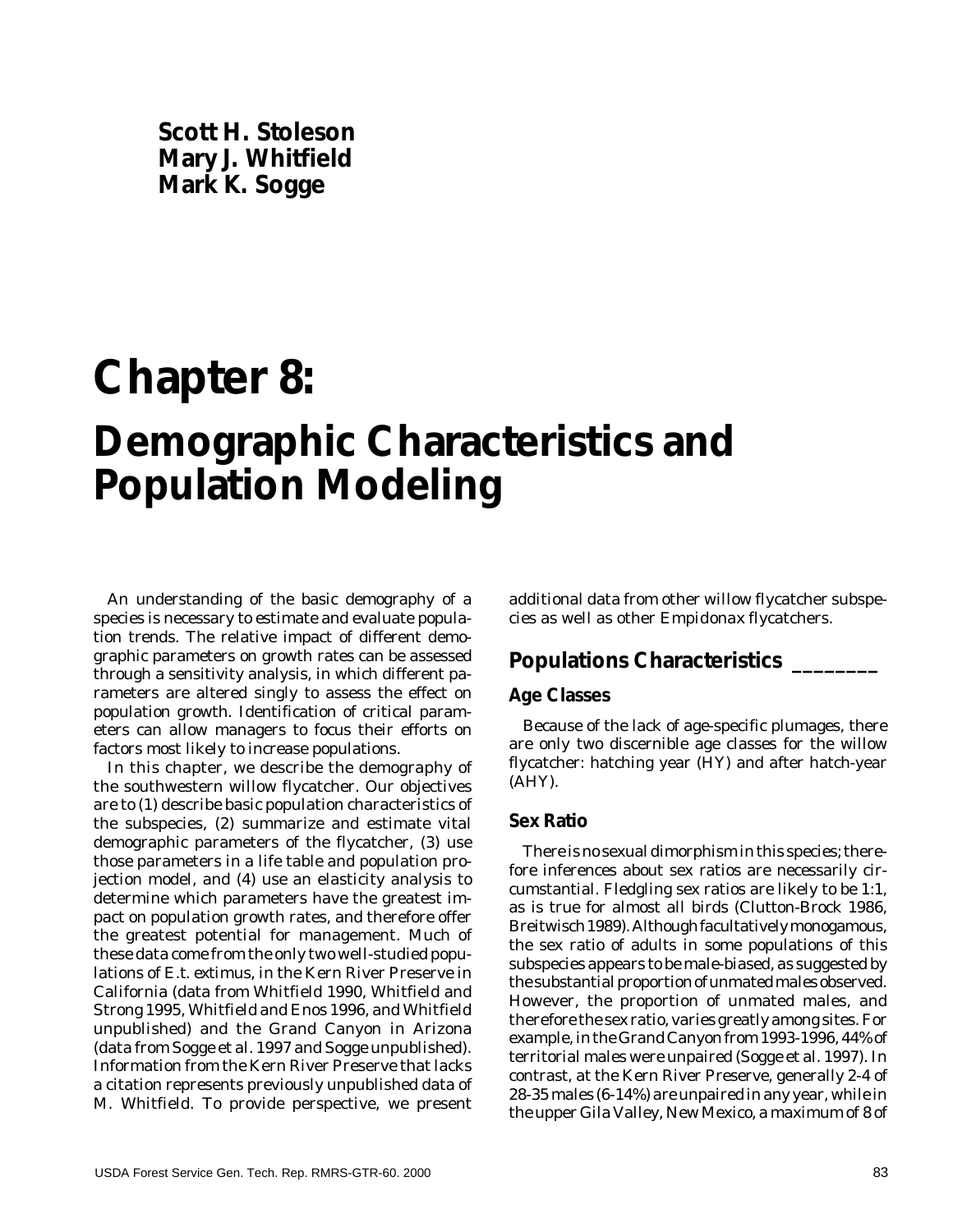195 singing males (4.1%) may have been unpaired in 1997 (Parker 1997; S. Stoleson and D. Finch, unpublished data). The apparent skewed sex ratio in some populations may be due to higher mortality among females (see Survivorship section below). Alternatively, in very small populations, such as the Grand Canyon, sex ratios skewed in either direction can result from demographic stochasticity (Burgman et al. 1993). Polygyny has been recorded in this species, which may result from an excess of females in a population (Sedgwick & Knopf 1989, M. Whitfield unpublished data). However, mating systems in this species may be more complex than previously thought, as both unmated and polygynous males can occur in the same population (M. Whitfield, unpublished data).

#### **Population Growth Rates**

Few, if any, populations of *E.t. extimus* have been monitored for a sufficient time to quantify long-term population trends. Former populations in Arizona on the lower Salt River, Santa Cruz River, and lower Colorado River near Yuma are believed to have been extirpated. In California, a large population on the Santa Ana River in San Bernadino County mentioned by Hanna (1928) is gone although some suitable habitat remains (R. McKernan, personal communication). Similarly, a population at the mouth of the Santa Clara river appears to have been extirpated (M. C. Badger, cited in Unitt 1987).

In the short term, most monitored populations of the southwestern willow flycatcher have declined or shown no trend. For example, between 1993 and 1997, two small populations (3 to 4 pairs) in the Verde Valley, Arizona, have disappeared. Two small populations in the White Mountains of Arizona have decreased steadily over the past five years (Langridge and Sogge 1997). Between 1989 and 1993, the population in the Kern River Valley, California, dropped from 44 to 27 pairs (Whitfield 1993), but since then has remained relatively stable at about 32 to 34 pairs (Whitfield et al., in review). Similarly, the overall population in the Grand Canyon has not shown any consistent trend in the years 1982 to 1997, although there have been local extirpations and recolonizations at all the small breeding patches (Brown 1988, Sogge et al. 1997). Surveys conducted from 1994 to 1999 along the upper Gila River in New Mexico suggest that flycatcher numbers there may be increasing (Parker 1997, Stoleson & Finch unpublished data).

# **Fecundity \_\_\_\_\_\_\_\_\_\_\_\_\_\_\_\_\_\_\_\_\_\_\_\_**

Fecundity is the measure of rate of reproduction in a population. Seasonal (or annual) fecundity is difficult to quantify in the field, especially for species that can attempt multiple nests in a season (Clobert &

Lebreton 1991). In bird populations, average seasonal fecundity is the product of the average probability of an individual breeding in a given season, the average number of eggs produced per clutch, the average number of nesting attempts per season, and the overall hatching and fledging success rates of nesting attempts within a season. We address these components individually below.

## **Probability of Breeding**

Willow flycatchers apparently begin to breed in their second calendar year, i.e., on their first return to the breeding grounds (M. Whitfield, unpublished data, Paxton et al. 1997). At the Kern River, all females of all age classes appear to breed every year, perhaps as a result of a skewed adult sex ratio. The same is likely to be true for other populations as well. As noted above, in many populations a significant portion of territorial males may remain unpaired. Whether or not a male remains unmated during a season appears to be independent of age (M. Whitfield, unpublished data).

## **Clutch Size**

The modal clutch size is three eggs throughout most of the range of *E.t. extimus*, and varies from 1 to 5 (although one-egg clutches are likely the result of predation or disturbance). Clutch sizes at the Kern River appear to be larger than in Arizona or New Mexico (Table 8-1). Four-egg clutches are common among first nesting attempts of a season at the Kern  $({\bar{x}} = 3.64 \pm 0.68$  eggs [mean  $\pm$  SD], *n* = 96). Elsewhere in the southwest, clutches of four eggs are rare (Sferra et al. 1997, Sogge et al. 1997, S. Stoleson and D. Finch, unpublished data). Among other subspecies of the willow flycatcher, clutches of four are not uncommon, and mean clutch size is generally larger than that of *E.t. extimus* (Table 8-1)*.*

In general, clutch sizes of other flycatchers in the genus *Empidonax* tend to be larger than those of *E.t. extimus* (Table 8-1). Clutches of four eggs are common, and clutches of five eggs occur in several species (e.g., Briskie & Sealy 1989, Sedgwick 1993, Bowers & Dunning 1994). This difference may be related to habitat or latitude. Unlike the shrub and riparian woodland inhabiting willow flycatcher, several of the other *Empidonax* listed in Table 8-1 occupy closed forest habitats (Bent 1942). Forest interior birds may experience lower predation rates, and consequently may have evolved relatively larger clutch sizes than sister taxa in more open habitats or edges (Martin 1993, 1995). In general, clutch sizes of birds increase with increasing latitude (Lack 1968, Klomp 1970). The southwestern willow flycatcher breeds further south than any other subspecies of *E. traillii* (Unitt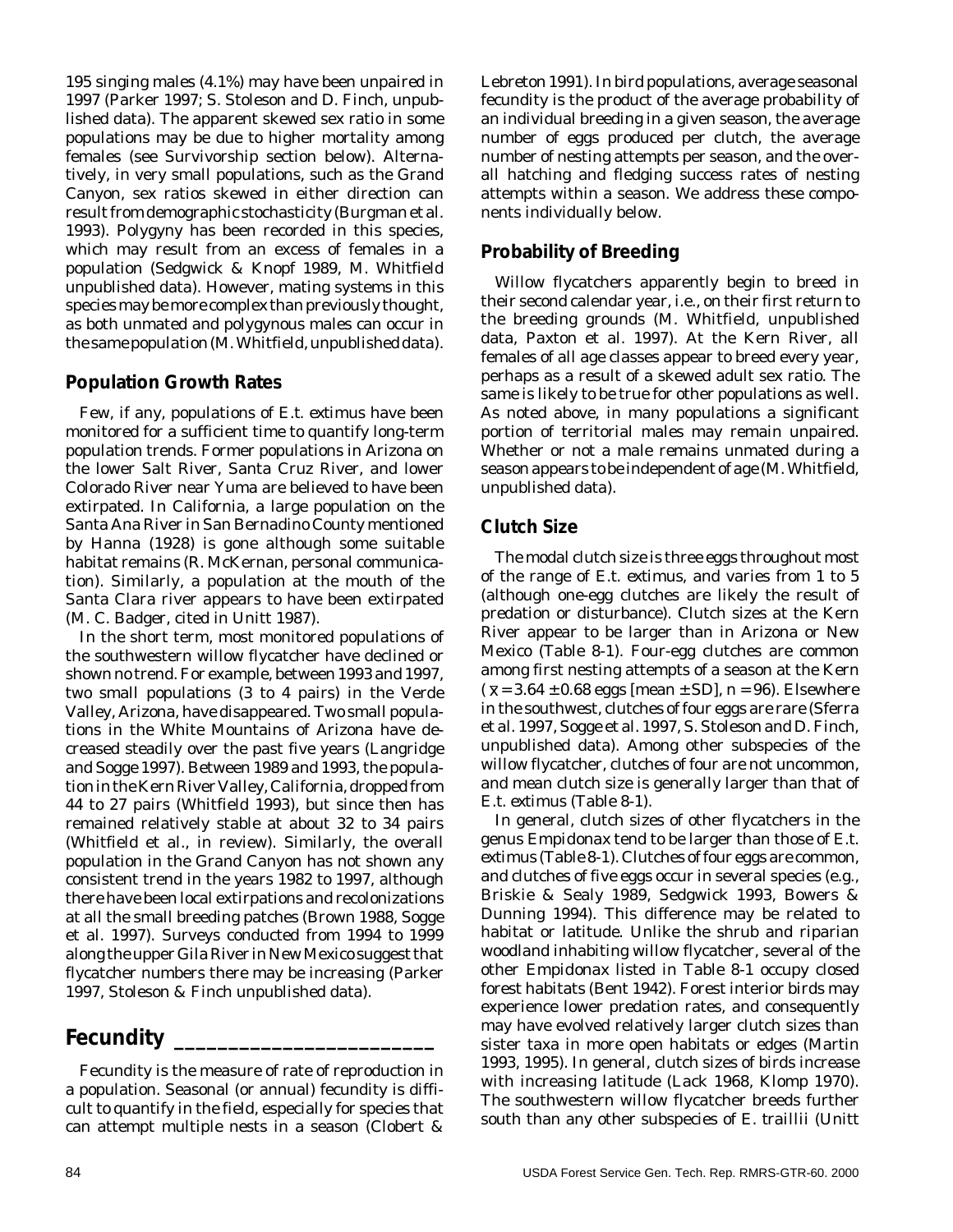**Table 8-1**. Clutch sizes of willow flycatchers and other Empidonax species.

| Taxon <sup>a</sup> | <b>Site</b>              | Mean | N   | Range       | <b>Source</b>                               |
|--------------------|--------------------------|------|-----|-------------|---------------------------------------------|
| E.t. extimus       | Kern River, CA (1987)    | NA.  | 16  | $1 - 4^{b}$ | Harris 1991                                 |
|                    | Kern River, CA (1989-97) | 3.33 | 154 | $1-5^b$     | M. Whitfield unpub. data                    |
|                    | Grand Canyon, AZ         | 3    | 3   | 3           | Sogge et al. 1997                           |
|                    | Arizona, statewide       | 2.34 | 67  | $1 - 4^{b}$ | Sferra et al. 1997                          |
|                    | San Luis Rey, CA         | 2.69 | 29  | $1 - 4^{b}$ | W. Haas pers. comm.                         |
|                    | Cliff-Gila Valley, NM    | 2.67 | 21  | $2 - 4$     | Skaggs 1996, Stoleson and Finch unpub. data |
| E.t. adastus       | WA                       | 3.42 | 33  | 3-4         | <b>King 1955</b>                            |
| E.t. brewsteri     | Truckee R., CA           | 2.82 | 11  | $2 - 3$     | Flett & Sanders 1987                        |
| E.t. traillii      | MI                       | 3.28 | 92  | $3-5$       | Walkinshaw 1966                             |
|                    | OH, NE                   | 3.41 | 91  | $2 - 5$     | Holcomb 1972, 1974                          |
|                    | WI                       | 3.59 | 415 | $3-5$       | McCabe 1991                                 |
| E. difficilis      | Monterey, CA             | 4.00 | 23  | <b>NA</b>   | Davis et al. 1963                           |
| E. fulvifrons      | AZ                       | 3.37 | 12  | $2 - 5$     | Bowers & Dunning 1994                       |
| E. minimus         | MI                       | 3.95 | 46  | $3-5$       | Walkinshaw 1961                             |
|                    | Manitoba                 | 3.92 | 192 | $2 - 5$     | Briskie & Sealy 1989                        |
| E. oberholseri     | МT                       | 4.00 | 21  | $2 - 5$     | Sedgwick 1993                               |
| E. virescens       | ΜI                       | 2.54 | 66  | <b>NA</b>   | Walkinshaw 1961                             |
|                    | MI                       | 2.92 | 25  | $2 - 4$     | Mumford 1964                                |

 $^a$  E. traillii = willow flycatcher, E. difficilis = Pacific-slope flycatcher, E. fulvifrons = buff-breasted flycatcher, E. minimus = least flycatcher, E.  $oberholseri = \text{dusky flycatcher}, E. virescens = \text{acadian flycatcher}.$ 

Clutch sizes of one are likely the result of disturbance or predation.

1987), and further south than most of the other species listed in Table 8-1. Therefore, *E.t. extimus* may be expected to have smaller clutches, on average, than other subspecies or other *Empidonax* species. It may be noteworthy that the Kern River population is further north than populations in Arizona and New Mexico and tends to have larger clutch sizes. The Acadian Flycatcher (*E. virescens*), whose breeding range extends further south in the United States than any other *Empidonax* (Bent 1942), also tends to have smaller clutch sizes than its congeners (Table 8-1).

Clutch size in the southwestern willow flycatcher does not increase or decrease as a function of age (M. Whitfield, unpublished data). However, clutch size does tend to decrease with successive nesting attempts within a year (Holcomb 1974, M. Whitfield, unpublished data). For example, at the Kern River, mean clutch size declined from 3.64 for first attempts to 2.87 for second and 2.67 for third attempts. Least Flycatchers (*E. minimus*) show a similar pattern of decreasing clutch size in successive nesting attempts (Briskie & Sealy 1989), as do many other passerines (Rowe et al. 1994, Young 1994).

#### **Number of Nesting Attempts per Season**

Willow flycatchers often respond to cowbird parasitism, nest destruction, or other severe disturbance by abandoning their nests and renesting. Consequently, females will frequently attempt several nests per season following the failure of earlier nests (Holcomb 1974, Whitfield 1990, Harris 1991). At the Kern River, females averaged  $1.82 \pm 0.89$  nesting attempts per season from 1989 to 1997. Some females in Arizona and New Mexico have been suspected of initiating up to four clutches in a season, although this is uncertain because the birds were unbanded (T. McCarthey, S. Stoleson and D. Finch, unpublished data). The highest documented number of nesting attempts within a season occurred at the Kern River during a year of intense cowbird parasitism, where one pair built six nests (Harris 1991). In general, a high incidence of cowbird parasitism leads to an increased number of nesting attempts per season because many flycatchers will quickly abandon and renest. For example, at the Kern River, females averaged 2.04 ± 0.99 (*n*=82) attempts per year prior to cowbird trapping, and only 1.66 ± 0.78 (*n*=118) attempts afterwards.

Other than renesting after nest failure or parasitism, multiple nesting attempts within a season are rare. McCabe (1991) considered willow flycatchers to be single-brooded. However, double brooding (raising a second brood after successfully fledging the first) has been documented or suspected at several sites in the southwest (Whitfield 1990, Griffith & Griffith 1995, Sferra et al. 1997, S. Stoleson and D. Finch, unpublished data). For example, at the Kern River, 3.8% of successful females attempted to raise second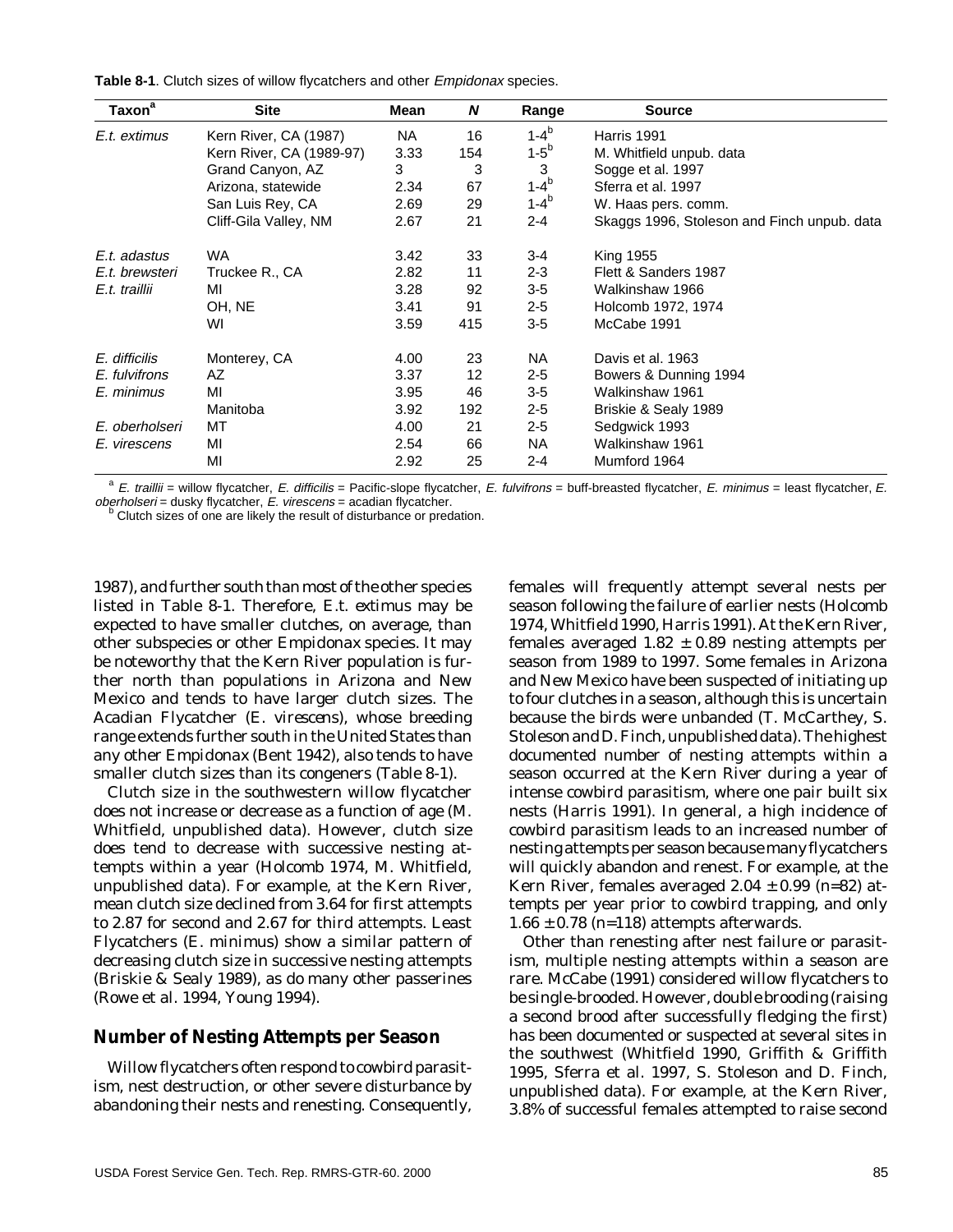broods. Double brooding is relatively rare in other *Empidonax* flycatchers as well, although reported at least occasionally in most species (e.g., Walkinshaw 1961, Davis et al. 1963, Sedgwick 1993, Bowers & Dunning 1994, Briskie 1994). Briskie and Sealy (1987) suggested that the Least Flycatcher may double brood infrequently because delaying fall migration to raise a second brood may prevent birds from establishing and maintaining winter territories. This may apply to willow flycatchers as well: females seem to double brood only when the young from their first brood have fledged by late June or very early July.

#### **Hatching Success**

Hatching success of southwestern willow flycatcher eggs varies among populations. The overall hatching rate in unparasitized nests for all monitored sites in Arizona in 1996 was 66% (Sferra et al. 1997). At the Kern River and San Luis Rey River populations in California, 63% and 86% of eggs hatched in unparasitized nests, respectively (Whitfield and Sogge 1999, W. Haas personal communication). Hatching rates for other subspecies vary widely among populations, from a low of 54.8% (*n*=272) in Ohio and Nebraska (Holcomb 1972) to a high of 92.6% (*n*=67) in Washington (King 1953). Thus, populations at the Kern River and in Arizona appear to experience relatively low hatching success, although comparable rates have been reported for both Acadian (Walkinshaw 1961) and Dusky Flycatchers (*E. oberholseri*; Sedgwick 1993).

#### **Nesting Success**

Nesting success for the southwestern willow flycatcher varies greatly among sites (Table 8-2). Areas with high levels of cowbird parasitism exhibit very low success (e.g., the Grand Canyon, the Kern River prior to cowbird trapping). In contrast, other sites experience relatively high levels of nesting success. For example, at some sites in Arizona and in the Gila Valley of New Mexico, 50 to 55% of nests successfully fledged one or more young (Sferra et al. 1997, Skaggs 1996, S. Stoleson and D. Finch, 1999). At the San Luis Rey River in California, nesting success has reached 70% in an area of intensive cowbird trapping (W. Haas, personal communication). In general, nesting success rates for cup-nesting passerines in North America range from about 38 to 70%, with a median value of 52% (Nice 1957, Martin 1993). Thus, some populations of *E.t. extimus* (listed in Table 8-2) experience poor nesting success compared to other cupnesting songbirds.

Nesting success in Tyrannid flycatchers tends to be relatively high for the size of the bird, perhaps because of their aggressive nature (Murphy 1983). Studies of other willow flycatcher subspecies have generally indicated higher nesting success rates than are typical for *E.t. extimus*, from lows of about 40% to almost 70%

| Taxon <sup>a</sup> | <b>Site</b>                   | % nest<br>success <sup>b</sup> | No. of<br>nests | <b>Fledglings</b><br>per nest | <b>Fledglings</b><br>per female | <b>Source</b>                             |
|--------------------|-------------------------------|--------------------------------|-----------------|-------------------------------|---------------------------------|-------------------------------------------|
| E.t. extimus       | Kern River, CA (1987)         | 15.8                           | 19              | 0.62                          | 1.25                            | Harris 1991                               |
|                    | Kern River, CA (1989-1997)    | 36.4                           | 324             | 1.27                          | 1.44                            | Whitfield unpub. data                     |
|                    | Grand Canyon, AZ              | 18.0                           | 17              | NA.                           | 0.70                            | Sogge et al. 1997                         |
|                    | statewide ave., AZ            | 42.9                           | 163             | 0.93                          | $0.99^{\circ}$                  | Sferra et al. 1997                        |
|                    | Cliff-Gila Valley, NM         | 55.2                           | 97              | <b>NA</b>                     | NA                              | Skaggs 1996; Stoleson & Finch unpub. data |
|                    | San Luis Rey R., CA (1994)    | 64.0                           | 11              | 2.09                          | NA.                             | Griffith & Griffith 1995                  |
|                    | San Luis Rey R., CA (1995-97) | 66.0                           | 70              | 1.54                          | 2.45                            | Haas pers. comm.                          |
| E.t. adastus       | North Park, CO                | 40.7                           | 27              | 0.89                          | NA.                             | Sedgwick & Knopf 1988                     |
|                    | Malheur N.W.R., OR            | NA                             | 876             | NA.                           | 1.81                            | Sedgwick & Iko 1999                       |
| E.t. brewsteri     | Truckee R., CA                | 54.5                           | 11              | 1.27-1.36                     | 1.40-1.50                       | Flett & Sanders 1987                      |
| E.t. traillii      | MI                            | 69.5                           | 209             | <b>NA</b>                     | NA.                             | Berger 1967                               |
|                    | MI                            | 65.2                           | 92              | 2.15                          | <b>NA</b>                       | Walkinshaw 1966                           |
|                    | OH, NE                        | 39.5                           | 91              | 1.11                          | 1.88                            | Holcomb 1972                              |
|                    | WI                            | 68.6                           | 459             | 2.13                          | NA                              | McCabe 1991                               |
| E. difficilis      | Monterey, CA                  | 73.9                           | 43              | 1.92                          | <b>NA</b>                       | Davis et al. 1963                         |
| E. fulvifrons      | AZ                            | NA.                            | 12              | 2.08                          | NA                              | Bowers & Dunning 1994                     |
| E. minimus         | MI                            | 56.3                           | 16              | 3.80                          | NA.                             | Walkinshaw 1961                           |
|                    | Manitoba                      | 58.6                           | 273             | 1.25                          | NA.                             | Briskie & Sealy 1989                      |
| E. oberholseri     | MT                            | 58.3                           | 24              | 1.60                          | 1.90                            | Sedgwick 1993                             |
| E. virescens       | MI                            | 59.1                           | 66              | 1.36                          | <b>NA</b>                       | Walkinshaw 1961                           |

**Table 8-2**. Measures of nesting success in willow flycatchers and other Empidonax species.

<sup>a</sup> See Table 8-1 for common names of taxa.

<sup>b</sup> Percentage of nests of known outcome that produced at least one flycatcher fledgling; not Mayfield estimates (Mayfield 1975).

 $c$  n = 102 females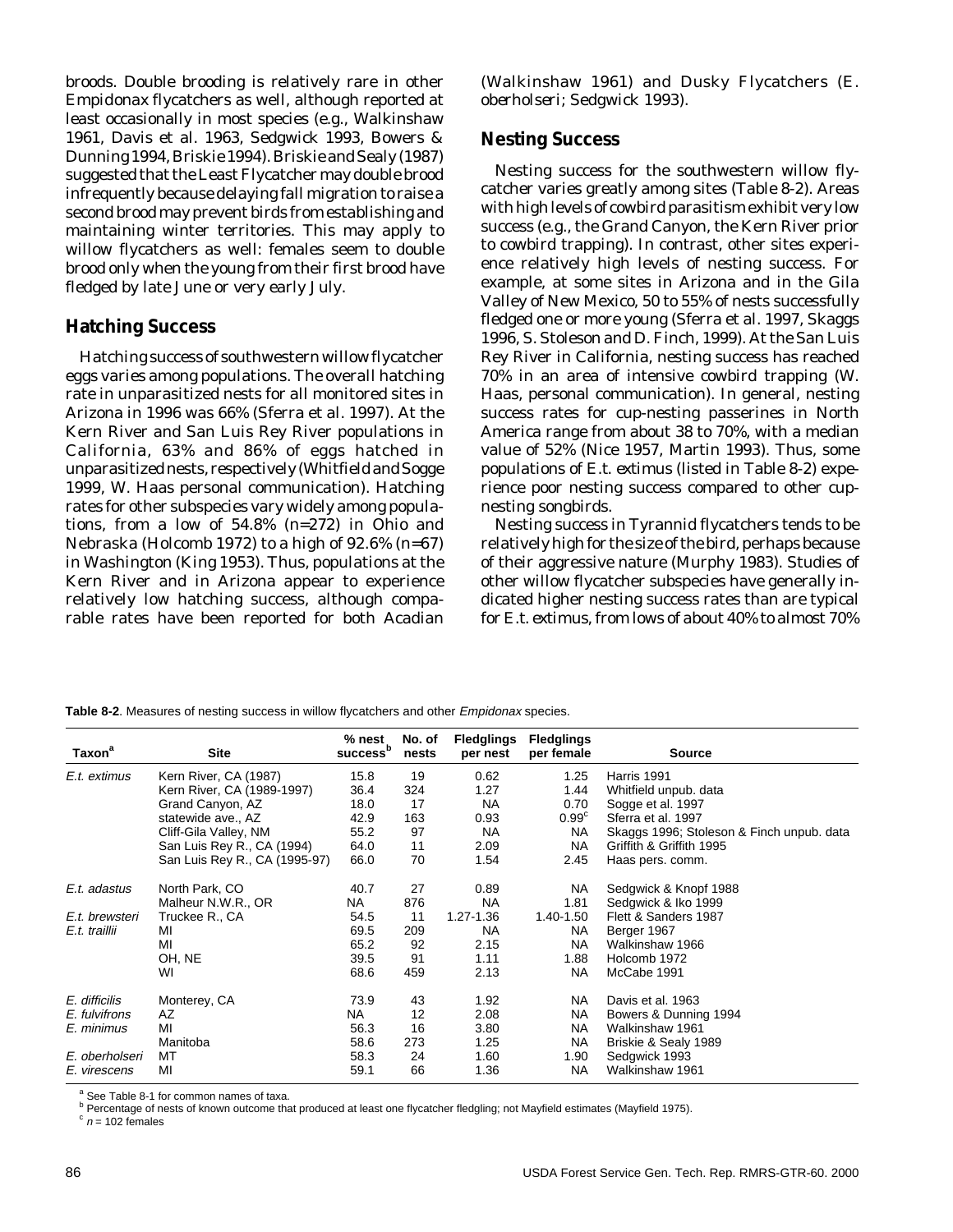(Table 8-2). Nesting success among other *Empidonax* species tends to be somewhat higher yet, usually well over 55% (Table 8-2). Willow flycatchers may have somewhat lower success than their congeners because their riparian habitats tend to be patchy, fragmented, linear, and with a high proportion of edge, especially in the Southwest. Birds in such habitats are likely to be more vulnerable to predation or parasitism than in more contiguous wooded habitats (Robinson et al. 1995). As mentioned above, most of the other species in Table 8-2 are species of contiguous forest, which tend to have higher rates of nesting success than species that nest in more open or fragmented habitats (Martin 1993). In addition, most forests in the west are higher in elevation and further from concentrations of livestock than are floodplain riparian woodlands, so there may be an elevational component to the difference in nest success as well.

#### **Seasonal Fecundity**

Fecundity can be measured as the number of young fledged on a per nest or per pair basis. The number of fledglings produced per nest is much more easily determined. At most sites where data are available, southwestern willow flycatchers fledge less than one chick per nest, including nests that fail or are abandoned (Table 8-2). In contrast, studies of other willow flycatcher subspecies have usually reported more fledglings per nesting attempt, ranging from 1.11 to over 2 (Table 8-2). One exception was in North Park, Colorado, where heavy cowbird parasitism on *E.t. adastus* reduced per-nest productivity to 0.89 fledglings (Sedgwick & Knopf 1988). Because cowbird parasitism often provokes nest abandonment, it can greatly reduce the average nest productivity. For example, at the Kern River, an intensive cowbird control program increased the average per-nest productivity from 1.04 fledglings to 1.72 fledglings (Whitfield et al., in review). The effects of cowbird parasitism on productivity are discussed in depth in the following chapter. Other *Empidonax* show higher per-nest productivity than *E.t. extimus* as well (Table 8-2).

Because flycatchers may renest multiple times during a breeding season, per-nest productivity does not necessarily equate with seasonal fecundity. Rather, the best measure is the number of chicks fledged per pair per year (Clobert & Lebreton 1991). Recent evidence suggests low levels of mate fidelity in the willow flycatcher, even within a season (Paxton et al. 1997). Because female fecundity is much easier to assess accurately than male fecundity, we will use the number of fledglings per female per year as the measure of seasonal fecundity. Unfortunately, this rate has been calculated in very few studies, in part because it requires having color-banded birds, and because of the difficulty of following individual females through the course of an entire breeding season (Pease & Grzybowski 1995).

Seasonal fecundity of *E.t. extimus* ranges from a low of 0.7 fledglings per female in the Grand Canyon to 2.45 fledglings per female (3 year average) at the San Luis Rey River (Table 8-2). The low rate of reproduction in the Grand Canyon suggests a sink population. In contrast, the fecundity of the San Luis Rey population, where cowbirds are controlled, exceeds that of most populations of other subspecies and other *Empidonax* species (Table 8-2).

## **Survivorship \_\_\_\_\_\_\_\_\_\_\_\_\_\_\_\_\_\_\_\_\_\_**

Data on survivorship for willow flycatchers are sparse. Information that does exist comes from return rates of banded birds. Estimates of survivorship based on resighting or recapture of banded individuals are necessarily conservative because they do not discriminate between mortality and emigration (Lebreton et al. 1992, Noon & Sauer 1992). Individuals of *E.t. extimus* have been color-banded systematically for more than three years only at the Kern River Preserve, although in 1996 the Colorado Plateau Field Station began a statewide banding effort in Arizona (Paxton et al. 1997).

#### **Return Rates of Banded Birds**

Return rates of banded adult flycatchers from the two color-marked populations of *extimus* were very similar: about 52% for males and 35% for females (Table 8-3). In contrast, studies of other subspecies

**Table 8-3**. Return rates of color-banded willow flycatchers in four areas.

| Site            | $HY^a$        | AHY:male <sup>a</sup> | AHY:female <sup>a</sup> | <b>Source</b>         |
|-----------------|---------------|-----------------------|-------------------------|-----------------------|
| Kern River, CA  | 34.2% (38)    | 51.7% (29)            | 33.8% (207)             | Whitfield unpub. data |
| Arizona         | $8\%$ (12)    | 52.0% (50)            | 34.0% (48)              | Paxton et al. 1997    |
| Michigan        | $1.4\%$ (147) | 40.9% (22)            | 22.6% (31)              | Walkinshaw 1966       |
| Malheur NWR, OR | 13.2% (214)   | 43.3% (192)           | 46.8% (211)             | Sedgwick & Klus 1997  |

<sup>a</sup> HY = hatch year (from fledging through first breeding season), AHY = after hatch year.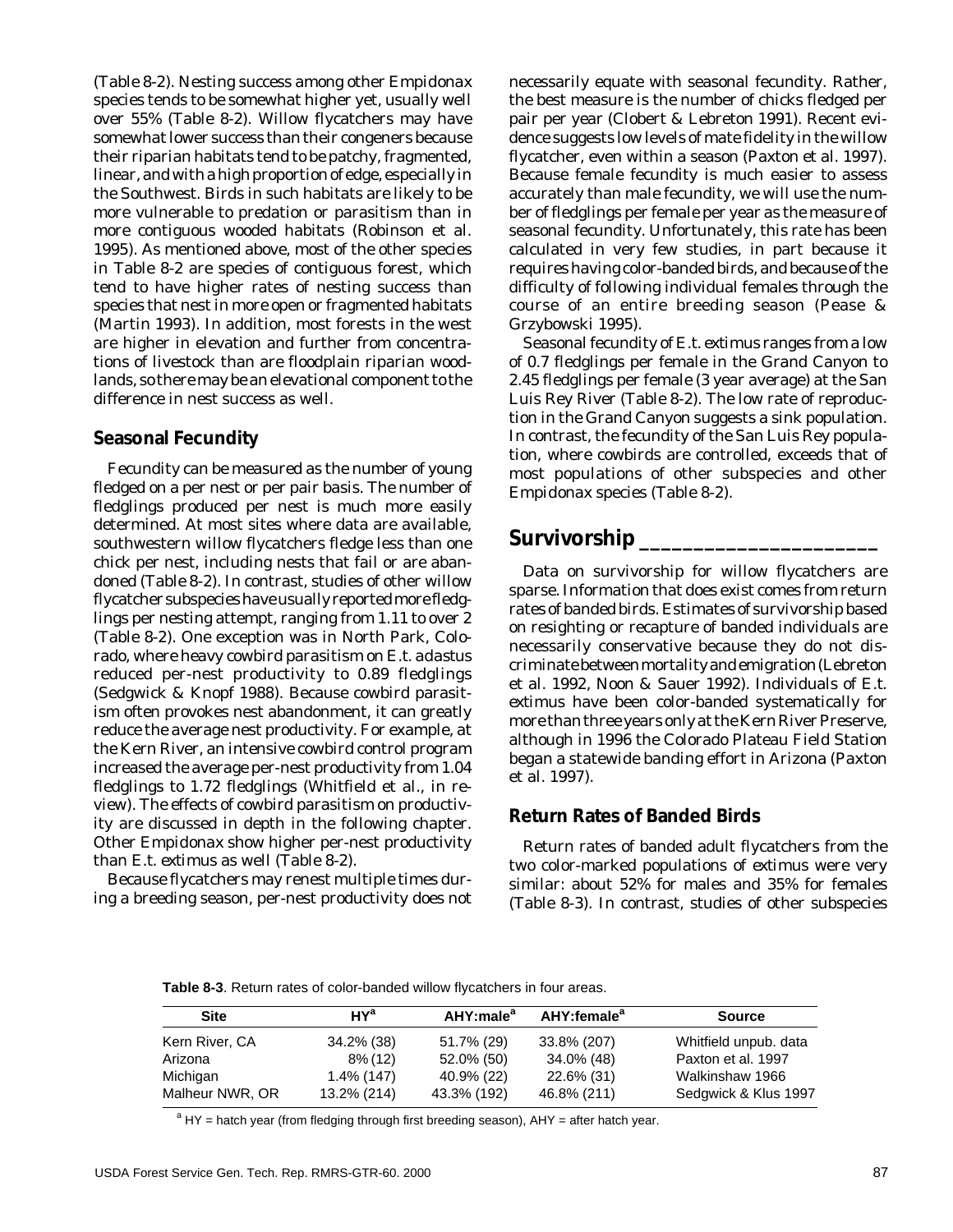showed lower return rates. Whether this represents lower survival rates or greater dispersal due to more available habitat is unclear. In general, return rates of female flycatchers were lower than those of males. Because adult female willow flycatchers are thought to show high site fidelity (Walkinshaw 1966, Sedgwick & Knopf 1989, but see Paxton et al. 1997), lower return rates probably indicate lower survival rates than for males. Male-biased survival rates are common among passerines (Breitwisch 1989). The population at Malheur National Wildlife Refuge, Oregon, is exceptional in that females returned to the site at about the same rate as males (Sedgwick & Klus 1997). In general, annual survival rates for small migratory passerines range from 0.3 to 0.6 (Dobson 1990, Karr et al. 1990), so the estimates based on resighting probabilities presented in Table 8-3 seem reasonable for birds the size of willow flycatchers.

Estimates of survivorship for first year birds based on return rates to their natal region are usually biased because first year birds normally disperse from their natal area, and it is impossible to differentiate mortality from permanent emigration (Clobert & Lebreton 1991, Noon & Sauer 1992). Relatively low return rates for Michigan and Oregon populations (Table 8-3) almost certainly reflect high rates of natal dispersal. A relatively high proportion of first year birds returned to the Kern River Preserve (Table 8-3), perhaps because very little suitable riparian habitat exists in that region into which birds can disperse, so more return to their natal area and are detected. For that reason, return rates of first year birds to the Kern may be our best estimate of first year survival. The situation is likely to be similar in Arizona, but small sample sizes (1 of 12 individuals banded in 1996 returned in 1997) make the reported 8% figure suspect (Paxton et al. 1997). Data are equally scant for related species. Of 410 fledgling Least Flycatchers banded in Manitoba, only 4.2% were ever recaptured (Briskie 1994).

The between-season survival rate of fledglings appears to decline as the breeding season progresses. Whitfield and Strong (1995) found significantly higher return rates for young fledged before July 21 than for young fledged afterwards. This pattern has been reported in numerous other avian species as well (e.g., Hochachka 1990, Verhulst et al. 1995, Brinkhof et al. 1997). Therefore, there are two reasons why cowbird parasitism can affect seasonal fecundity even when birds are successful after abandoning early parasitized nests. Second (or later) clutches will be smaller, and fledglings from later attempts will be less likely to survive to breeding age. At the Kern River, observed return rates for fledglings were greater following the initiation of cowbird control in 1992, exceeding 0.50 in 1996 and 1997, although this may reflect increased resighting effort in those years (see Chapter 8).

#### **Lifespan**

Apart from a few anecdotal accounts, there is little information available on the longevity of willow flycatchers. In Oregon, one of 537 birds banded as adults survived at least eleven years after its first capture (J. Sedgwick, personal communication). One of 22 males banded as adults survived at least five years in Michigan (Walkinshaw 1966). For *E.t. extimus*, one male survived at least six years after banding, and three females and a male were still alive five years after banding at the Kern River (Whitfield and Enos 1996). Similarly, little is known of lifespans of other *Empidonax* flycatchers. The maximum known age for any other species, based on banding recoveries, is 8 years for a Dusky Flycatcher (Sedgwick 1993).

The average life span of a bird can be estimated from mortality rates using the formula:

$$
L=\frac{2-m}{2m}
$$

where  $L =$  average lifespan and  $m =$  the average annual mortality rate (Gill 1990). Substituting 0.66 for  $m$  (based on minimum annual survival =  $0.34$ , see Table 8-3) yields an average lifespan of 1.02 years; using 0.47 for *m* (based on maximum annual survival  $= 0.53$ , see Table 8-3) gives a lifespan of 1.63 years. Thus, the average lifespan of southwestern willow flycatchers is likely to be somewhere between 1.02 and 1.63 years.

#### **Lifetime Reproductive Success**

Lifetime reproductive success (LRS) has been estimated for very few passerines, in part because of the logistical difficulties in following individual females through the course of their lifetimes. Long term studies of *E.t. adastus* in Oregon have revealed that females reared, on average, 3.60 young over their lifespans (Sedgwick and Iko 1999). LRS varied with whether or not females were parasitized in their first breeding year, but was not affected by parasitism in subsequent years.

#### **Immigration and Emigration**

To date, what little is known of movement among populations of *E.t. extimus* comes from recent work in Arizona (Paxton et al. 1997). Rates of immigration and emigration varied considerably among populations, perhaps based on the relative degree of isolation of the population. Overall, of 48 birds that bred in 1996 and were resighted in 1997, 13 (27%) returned to a different site. It is likely that immigration rates are lower where available breeding sites are limited, such as at the Kern River (Paxton et al. 1997). Also, site fidelity tended to be lower for sites with lower overall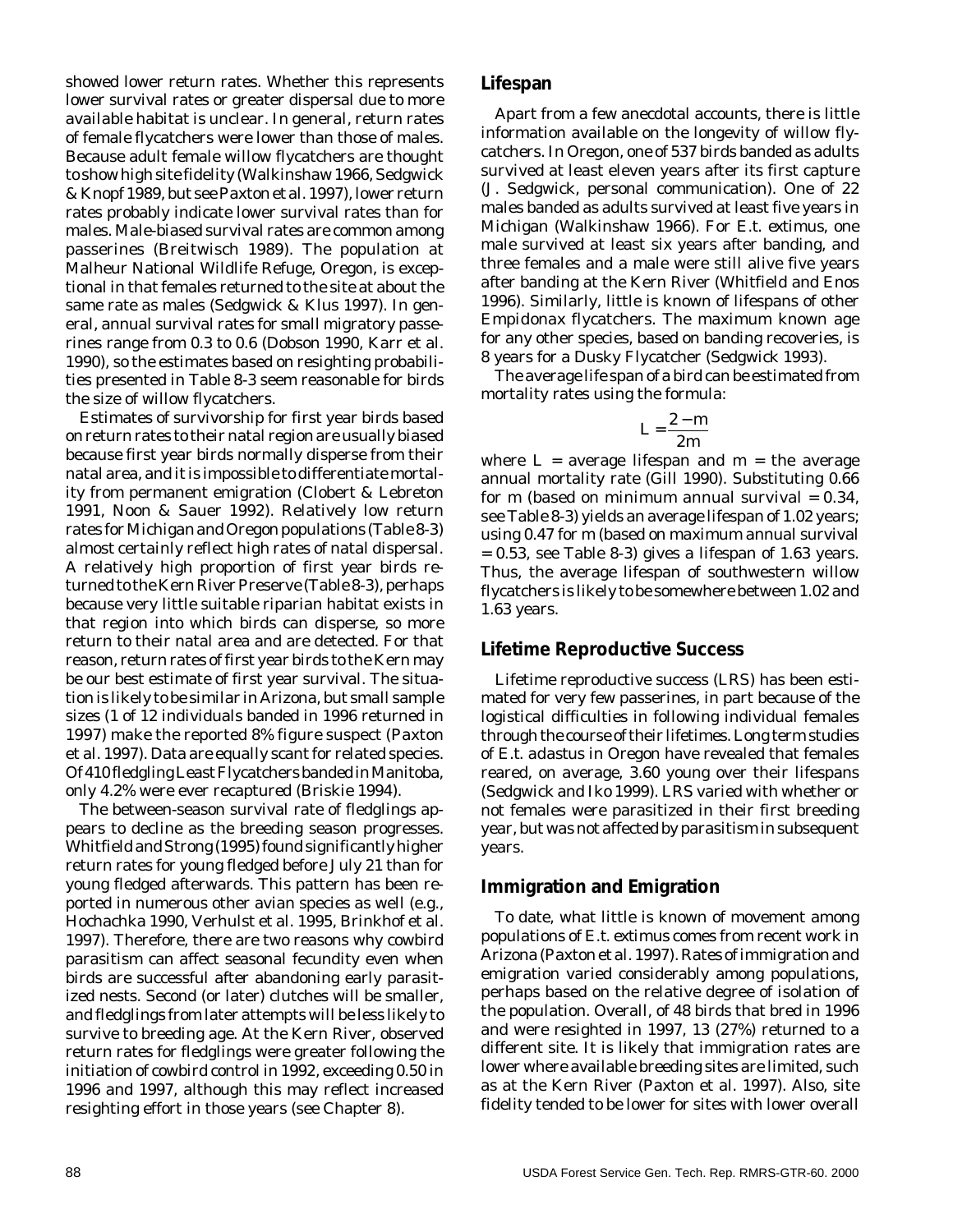nesting success, suggesting higher emigration rates (Paxton et al. 1997). Information on sex-biased dispersal is sparse, but recent data from color-banded birds in Arizona suggest that males emigrate more frequently than females, contrary to the normal pattern among passerine birds (Greenwood & Harvey 1982). It is yet unclear whether females disperse further than males, as in other birds.

## **Life Table Analyses \_\_\_\_\_\_\_\_\_\_\_\_\_\_\_\_**

A life table summarizes the vital rates of agespecific survivorship and fecundity for a population. As mentioned above, because of the difficulty in determining fecundity rates for males, life tables are normally female-based. Observed rates of fecundity are divided in half to indicate the rate of production of female fledglings, and assume an equal sex ratio at fledging (Noon & Sauer 1992).

It is evident from previous sections of this chapter that estimates of demographic parameters for the southwestern willow flycatcher are available from very few sites, and that estimates vary considerably, both among sites, and within sites depending on year and management practices. For no population (with the possible exception of the Kern River) is there sufficient knowledge of demographic parameters to create a complete life table. Therefore we present two composite life tables, using estimates of parameters from various populations. One table is conservative, and uses minimum estimates of survival and fecundity. It may be thought of as a worst case scenario. The second table is more optimistic, uses the highest recorded parameter estimates, and represents a best case scenario. The two tables bracket the likely range of demographic parameters for the majority of willow flycatcher populations.

#### **Life Table Parameters**

In the conservative life table, we used 0.34 as the survival rate  $(p_x)$  for both the HY age class, based on the observed return rate of HY birds at the Kern River, and for the AHY age class, based on observed return rates for adult females in Arizona (Table 8-3; Paxton et al. 1997). The fecundity rate, or maternity function *mx*, denotes the expected number of female fledglings produced by a female of age *x.* We used the observed rate of 0.7 fledglings per female per season from the Grand Canyon (Sogge et al. 1997), divided by two to account for female offspring only. In the optimistic life table, HY birds were assigned a survival rate of 0.50 (M. Whitfield, unpublished data), and AHY birds a rate of 0.47 (Sedgwick & Klus 1997). We used an optimistic fecundity rate of 1.28 female fledglings per female per season, based on 1997 data from San Luis Rey, California (W. Haas, personal communication).

Other parameters in both life tables are *x*, which denotes age class expressed in years;  $p<sub>x</sub>$ , the probability of survival from age class *x* to age class  $x+1$ ;  $l_x$ , the probability that an individual aged 0 will survive to enter age class *x*; and  $l_x m_y$  the age-specific reproductive rate. The latter term multiplied by age *x* is used for calculating population parameters (see below). Life tables assumed no reproductive senescence, but were truncated at eight years, the maximum recorded lifespan for willow flycatchers. Fecundity and survival were assumed to be constant after the hatching year.

Life tables are presented as tables 8-4 and 8-5. They show that for either scenario, a very small proportion

**Table 8-4**. Life table of the southwestern willow flycatcher based on conservative<sup>a</sup> parameter values<sup>b</sup>.

| X | $p_{x}$ | I <sub>x</sub> | $m_{x}$ | $l_x m_x$ | $x l_{x} m_{x}$ |
|---|---------|----------------|---------|-----------|-----------------|
| 0 | 0.340   | 1.000          | 0.00    | 0.000     | 0.000           |
| 1 | 0.340   | 0.340          | 0.35    | 0.119     | 0.119           |
| 2 | 0.340   | 0.116          | 0.35    | 0.040     | 0.081           |
| 3 | 0.340   | 0.039          | 0.35    | 0.014     | 0.041           |
| 4 | 0.340   | 0.013          | 0.35    | 0.005     | 0.019           |
| 5 | 0.340   | 0.005          | 0.35    | 0.002     | 0.008           |
| 6 | 0.340   | 0.002          | 0.35    | 0.001     | 0.003           |
| 7 | 0.340   | 0.001          | 0.35    | 0.000     | 0.001           |
| 8 | 0.340   | 0.000          | 0.35    | 0.000     | 0.000           |
|   |         |                | SUM:    | 0.180     | 0.272           |

<sup>a</sup> Conservative scenario uses the lowest value recorded among all willow flycatcher populations for each parameter.

Table parameters are:  $x = a$ ge class in years;  $p_x =$  probability of survival from age class x to x+1;  $l_x$  = probability that an individual aged 0 will survive to enter age class x;  $m_x$  = average number of female offspring by a female of age x;  $l_x m_x$  = product of  $l_x$  and  $m_x$ , the agespecific reproductive rate; and  $x l_x m_x$  = product of  $l_x m_x$  and x (used for calculation of population parameters).

**Table 8-5.** Life table for the southwestern willow flycatcher based on optimistic<sup>a</sup> parameter values<sup>b</sup>.

| X | $p_{x}$ | Ιx    | $m_{x}$ | $I_x m_x$ | $x l_{x} m_{x}$ |
|---|---------|-------|---------|-----------|-----------------|
| 0 | 0.500   | 1.000 | 0.00    | 0.000     | 0.000           |
| 1 | 0.470   | 0.500 | 1.28    | 0.640     | 0.640           |
| 2 | 0.470   | 0.235 | 1.28    | 0.301     | 0.602           |
| 3 | 0.470   | 0.110 | 1.28    | 0.141     | 0.424           |
| 4 | 0.470   | 0.052 | 1.28    | 0.066     | 0.266           |
| 5 | 0.470   | 0.024 | 1.28    | 0.031     | 0.156           |
| 6 | 0.470   | 0.011 | 1.28    | 0.015     | 0.088           |
| 7 | 0.470   | 0.005 | 1.28    | 0.007     | 0.048           |
| 8 | 0.470   | 0.003 | 1.28    | 0.003     | 0.026           |
|   |         |       | SUM:    | 1.205     | 2.250           |

<sup>a</sup> Optimistic scenario uses the highest value recorded among all willow flycatcher populations for each parameter.

<sup>b</sup> Refer to Table 8-4 for definitions of parameters.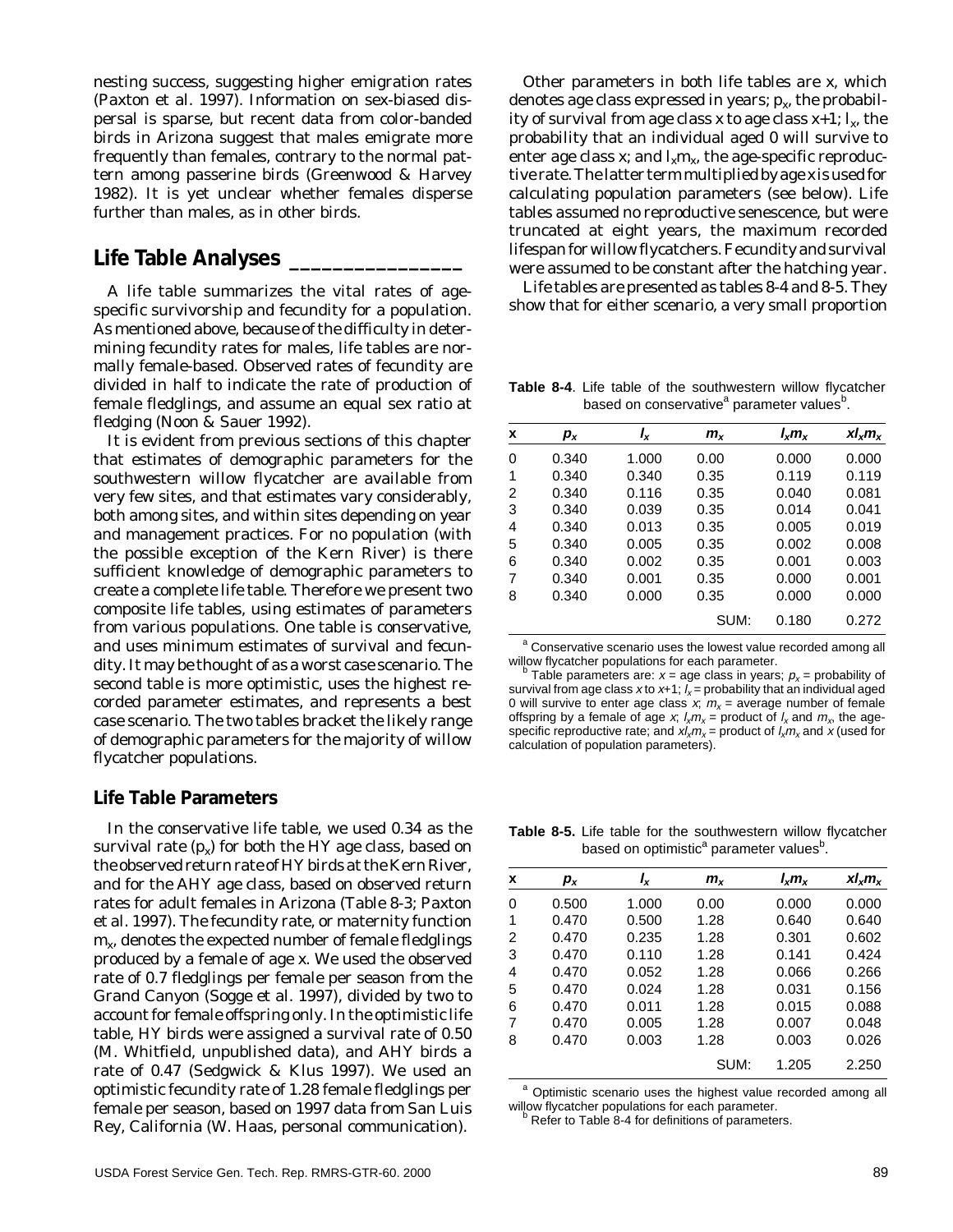of any cohort will survive beyond 3 years of age. Consequently, females in the 1 and 2 year age classes make the greatest contribution to reproduction (as indicated by the  $l_x m_x$  terms).

#### **Population Parameters Calculated from the Life Table**

The life table enables calculation of  $R_0$ , the net reproductive rate, and generation time *T*. The net reproductive rate is calculated as the sum of the  $l_{\rm v}m_{\rm v}$ terms, and measures the expected production of female fledglings by a female during the course of its lifetime. Table 8-4 indicates that in the worst-case scenario, a female willow flycatcher will produce, on average, 0.18 female fledglings in its lifetime, or 0.36 fledglings of both sexes assuming an equal sex ratio. This rate is clearly well below the replacement rate of 1 female fledgling per female, and indicates a rapidly declining population. The best case scenario suggests a net reproductive rate of 1.21 female fledglings per female, and indicates a population growing at a relatively rapid rate.

Generation time *T* is a measure of the mean interval between the birth of a female and the birth of her offspring (Caughley 1977). *T* is calculated as

$$
T = \frac{\sum x (I_x m_x)}{R_0}
$$

Generation time calculated from the conservative life table is 1.51 years, and from the optimistic life table 1.87 years. The life table based on optimistic values yields a longer generation time because the expected reproductive lifespan of females is greater due to higher survival rates. In either case, the very short generation time suggests considerable potential for rapid population growth as well as considerable vulnerability to rapid population decline.

## **Population Projection Model \_\_\_\_\_\_\_**

Effective management and recovery of a threatened or endangered species depend on identifying and correcting the factors that limit population growth. Demographic modeling can indicate probable population trends under current or future conditions if model parameters are well known. Sensitivity analyses can be used to indicate which life history components are the most likely to affect population growth rates, and hence provide the most potential for management. Because the southwestern willow flycatcher occurs in assemblages of local breeding populations that occupy dynamic habitat patches scattered across the landscape, it would be an ideal candidate for a metapopulation or spatially-explicit model (Hanski 1998). However, these types of models are data-intensive,

and require reasonable estimates of dispersal and patch-specific demographic rates, among other data, to produce meaningful results (Beissinger and Westphal 1998). Those data do not yet exist; therefore the use of a spatially structured demographic model would be premature at this time.

Instead, we present a simple stage-based matrix projection model for the southwestern willow flycatcher (Caswell 1989, McDonald & Caswell 1993). As with the life tables, we use estimates of demographic parameters from various populations. Accordingly, the model will not represent the dynamics of any particular population of willow flycatchers, but rather will provide a crude measure of range-wide population dynamics. The model was used to estimate lambda  $(\lambda)$ , the finite rate of population growth, which indicates the factor by which a population grows over the projection interval. A lambda less than one indicates a declining population, and a lambda greater than one a growing population.

#### **Model Structure**

In the absence of age-specific vital rates (see Life Table Analyses above), a simple model was created based on the two life stages that are identifiable in the field: hatching year and after-hatch year. The population life cycle diagram is presented in Figure 8-1, and is based on post-breeding censuses and a one-year projection interval. This life cycle is typical of many birds (McDonald & Caswell 1993). Post-breeding censuses are used for the model because parameters are



**Figure 8-1**. A simple life cycle diagram for the southwestern willow flycatcher used to create a stage-based population model.  $P_0$  = probability of a fledgling surviving through the following breeding season;  $P_1$  = annual survival probability for adults;  $F_0$  = fecundity (i.e., the number of fledglings produced per female per breeding season) of birds in their first year of life;  $F_1$  = annual fecundity of birds one or more years old; hy = hatch year; ahy = after hatch year.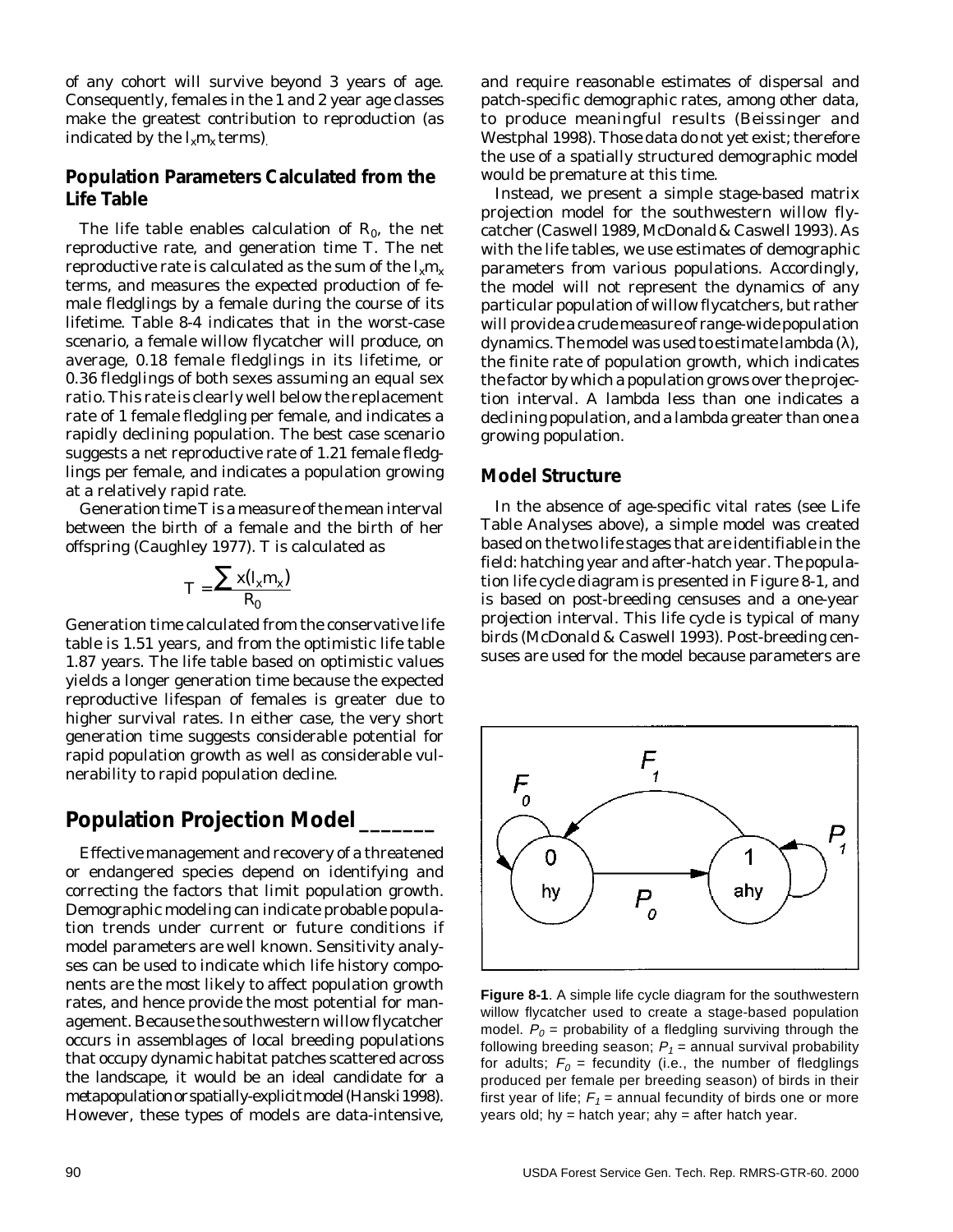more easily estimated from field data than is true for pre-breeding censuses. Pre-breeding censuses also confound estimates of fecundity and first year survival (Noon and Sauer 1992). Note that the timing of the census for the purposes of this model is not meant to address questions of field methodology.

In the model,  $P_{0}$  is the probability that a fledgling will survive to the next breeding season.  $P<sub>1</sub>$  is the annual survivorship of adults. The annual fecundity (number of female fledglings per female per year) is given as  $F_0$  for hatch-year birds and  $F_1$  for adults. Note that because this is a post-breeding model, the fecundity value for HY birds indicates the productivity of birds in their first breeding attempt, after their return to the breeding grounds but before the census. The flow of events in the model is (1) birds are censused at the close of the breeding season, (2) birds survive to the next season, (3) individuals are aged one year, (4) survivors breed, and (5) birds are censused again. The model is completely deterministic, as there are no data available on the variance of parameters within a population. Because in this model birds must survive to the next season before breeding, *F* values are the product of the maternity rate  $(m<sub>x</sub>)$  from the life tables and the stage-specific survival rates *P*.

The model assumes that: (1) males do not affect survival and reproduction of females, (2) rates of survival and fecundity are constant among individuals within a stage class and among years, (3) breeding occurs in a single birth-pulse, (4) the population is near a stable age distribution, and (5) parameters are not density dependent (Noon & Sauer 1992). None of these assumptions are likely to be strictly true for a passerine bird. In particular, both survival and fecundity can vary greatly among years at some sites. However, slight violations of these assumptions are unlikely to affect the qualitative results of the model (Noon & Sauer 1992). As with the life tables, we examined the model using both optimistic and conservative parameters. We also added an intermediate set of values as perhaps more typical of most populations. Because data are available for very few populations, we used simple means of the extreme parameter values in the intermediate scenario. The vital rates used for the conservative and optimistic models were the same as in the life tables (Table 8-6).

Populations were projected over a 25 year time span, arbitrarily starting with 100 pairs of flycatchers. Lambda was calculated for each scenario analytically as  $N_t/N_{t-1}$  at *t*=25 years, where N is the total population size. For all three scenarios, lambda had stabilized after 20 years.

#### **Population Projection Results**

Under the optimistic scenario, the hypothetical population grew exponentially (Figure 8-2). Lambda was

|  |  | Table 8-6. Values used for demographic parameters <sup>a</sup> in a |  |  |
|--|--|---------------------------------------------------------------------|--|--|
|  |  | conservative, an intermediate and an optimistic                     |  |  |
|  |  | population projection model <sup>b</sup> .                          |  |  |

| Model                        | $P_{\theta}$ |              | m.   | r,           |              |
|------------------------------|--------------|--------------|------|--------------|--------------|
| Conservative<br>Intermediate | 0.34<br>0.42 | 0.34<br>0.41 | 0.35 | 0.12<br>0.38 | 0.12<br>0.36 |
| Optimistic                   | 0.50         | 0.47         | 1.28 | 0.64         | 0.60         |

<sup>a</sup> See Figure 8-1 for definitions of parameters; maternity function,  $mx =$  number of female fledglings per female (see Tables 8-4, 8-5). Conservative and optimistic models defined as in Table 8-4;

intermediate model uses means of extreme values.

calculated to be 1.11, which indicates an annual increase of 11%. This rapid population growth is based on actual rates measured in the field, and illustrates that under optimal conditions, willow flycatchers have the potential for rapid recovery. In contrast, populations declined to extinction under both the intermediate and conservative scenarios. In the worst-case scenario, lambda was 0.46, which indicates a precipitous population decline of 54% per year. The population still declined at an annual rate of 22% under the intermediate scenario. Estimates of lambda derived from this model should not be considered as representing the growth rate of any population of willow flycatcher, nor should they be used to predict future population sizes. However, if the parameter values used are considered to be representative of the extremes found in flycatcher populations, then the trajectory of any particular population is likely to be



**Figure 8-2**. Hypothetical population trajectories for the southwestern willow flycatcher using conservative (lowest values among all populations), optimistic (highest values among all populations), and intermediate (mean of conservative and optimistic values) parameters for fecundity and survival. Initial population size was 100 pairs. See text for details of model.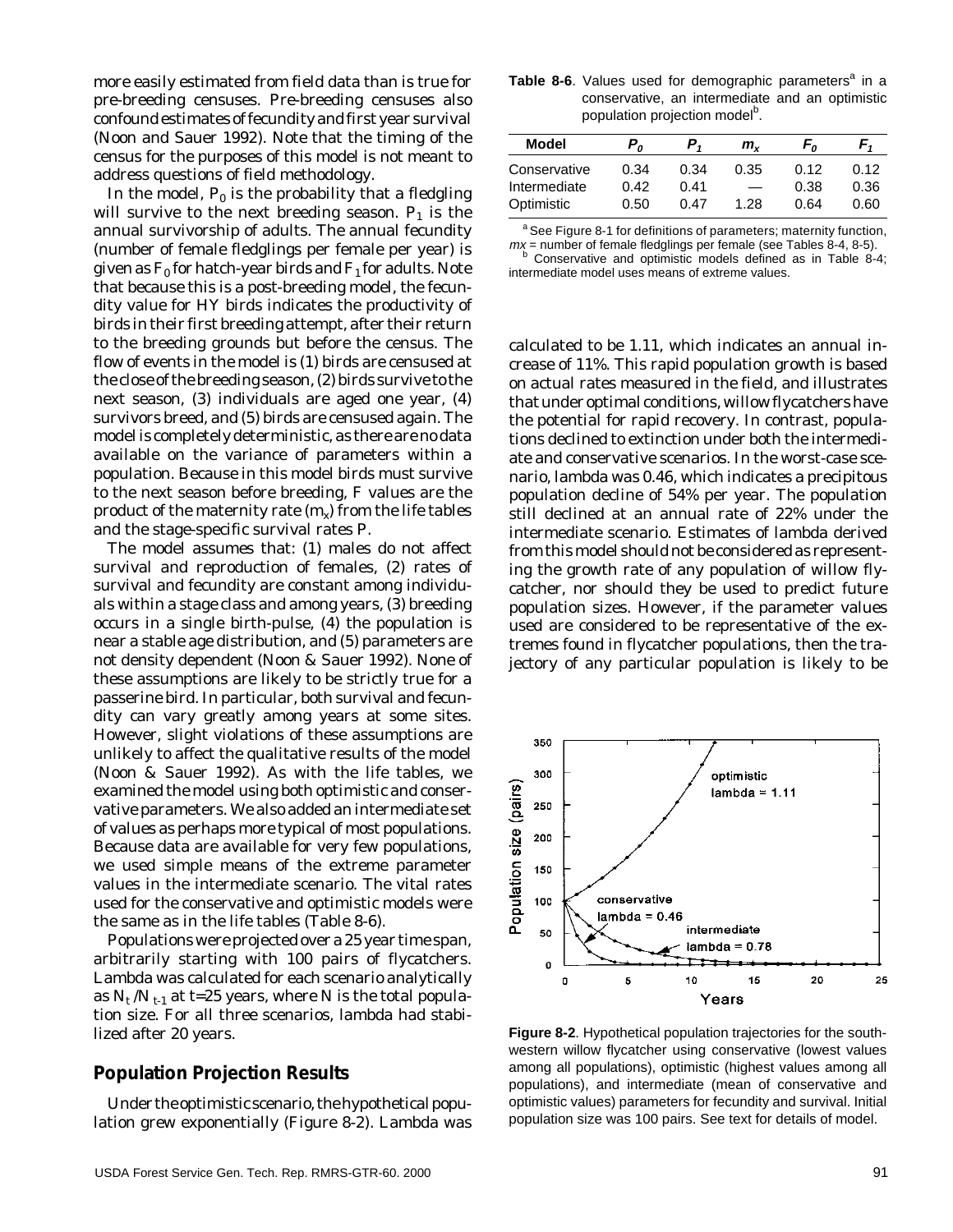**Table 8-7**. Elasticity of lambda to changes in demographic parameters for three different scenarios. See Table 8-6 for parameter definitions and values used in each of the scenarios.

| Model        | $P_{\alpha}$ | $P_{1}$ | F <sub>o</sub> |      |
|--------------|--------------|---------|----------------|------|
| Conservative | 0.19         | 0.56    | 0.07           | 0.19 |
| Intermediate | 0.24         | 0.28    | 0.24           | 0.24 |
| Optimistic   | 0.24         | 0.21    | 0.31           | 0.24 |

within the extremes presented. Further, if the intermediate values used are indeed typical of most flycatcher populations, then the prospect for all but a few populations is bleak.

#### **Elasticity of Demographic Parameters**

Elasticity is a measure of the proportionate effect of a parameter on lambda. Parameters showed different elasticity among the three scenarios (Table 8-7). Under the conservative scenario, lambda was most strongly affected by adult survival  $(P_1)$ , and little affected by other parameters. This suggests that prolonging the reproductive lifespan of breeding females would have a greater effect on population growth than would increasing seasonal fecundity, perhaps since fecundity is low. In contrast, under the optimistic scenario, lambda was most strongly affected by HY fecundity  $(F<sub>0</sub>)$ , and moderately affected by the other parameters about equally. From Table 8-5 it is evident that first time breeders make the largest contribution to reproduction (as indicated by the  $l_{\rm w}m_{\rm w}$ term), and increasing their fecundity would have a disproportionate effect on population growth. Under the intermediate scenario, the effect of all parameters on lambda was similar.

#### **Implications for Management**

The effectiveness of management actions can be maximized by concentrating efforts on those demographic components that have the greatest effect on population growth rates. However, which demographic component to manage depends on which scenario is used. With the conservative scenario, increasing the population growth rate would be best accomplished by increasing adult survivorship. Better data are needed on the causes and timing of adult mortality to accomplish this task. On the other hand, the optimistic scenario suggests increasing fecundity may be the best strategy. This might be accomplished by reducing cowbird parasitism or nest predation. In reality, it is probably much easier to improve fecundity through management than it would be to increase survival

rates, in part because this species is a neotropical migrant with overwinter survival constrained by factors outside of the United States, and therefore difficult to manage. In addition, demographic rates, and hence the best management strategies, are likely to be site-specific.

## **Acknowledgments \_\_\_\_\_\_\_\_\_\_\_\_\_\_\_\_**

We thank W. Haas for graciously allowing us to use his data, and all the field assistants that helped to gather the data presented here. Comments by J.-L. Cartron, C. Hunter, J. Sedgwick, B. Valentine and members of the Conservation Assessment team improved this chapter. Writing of this manuscript was funded in part by the U.S. Geological Survey.

### **Literature Cited \_\_\_\_\_\_\_\_\_\_\_\_\_\_\_\_\_\_\_**

- Beissinger, S. R., and M. I. Westphal. 1998. On the use of demographic models of population viability in endangered species management. Journal of Wildlife Management 62: 821-841.
- Bent, A. C. 1942. Life histories of North American flycatchers, larks, swallows and their allies. New York, Dover Publications.
- Berger, A. J. 1967. Traill's Flycatcher in Washtenaw County, Michigan. Jack-Pine Warbler 45: 11123.
- Bowers, R. K., and J. B. Dunning Jr. 1994. Buff-breasted Flycatcher. Pp. 1-11. In: The Birds of North America, No. 125 (A. Poole and F. Gill, Eds.). Philadelphia, Academy of Natural Sciences; Washington DC, American Ornithologists' Union.
- Breitwisch, R. 1989. Mortality patterns, sex ratios, and parental investment in monogamous birds. Pp. 1-50. In: Current Ornithology, vol. 6 (D. M. Power, Ed.). New York, Plenum Press.
- Brinkhof, M. W. G., A. J. Cavé, and A. C. Perdeck. 1997. The seasonal decline in first-year survival of juvenile coots: an experimental approach. Journal of Animal Ecology 66: 73-82.
- Briskie, J. V. 1994. Least Flycatcher. Pp. 1-22. In: The Birds of North America, No. 99 (A. Poole and F. Gill, Eds.). Philadelphia, Academy of Natural Sciences; Washington DC, American Ornithologists' Union.
- Briskie, J. V., and S. G. Sealy. 1987. Polygyny and double-brooding in the Least Flycatcher. Wilson Bulletin 99: 492-494.
- Briskie, J. V., and S. G. Sealy. 1989. Determination of clutch size in the Least Flycatcher. Auk 106: 269-278.
- Brown, B. T. 1988. Breeding ecology of a willow flycatcher population in Grand Canyon, Arizona. Western Birds 19: 25-33.
- Burgman, M. A., S. Ferson, and H. R. Akçakaya. 1993. Risk assessment in conservation biology. London, Chapman and Hall.
- Caswell, H. 1989. Matrix population models: Construction, analysis and interpretation. Sunderland, Massachussetts, Sinauer.
- Caughley, G. 1977. Analysis of vertebrate populations. New York, Wiley and Sons.
- Clobert, J., and J.-D. Lebreton. 1991. Estimation of demographic parameters in bird populations. Pp. 75-104. In: Bird population studies: relevance to conservation and management (C. M. Perrins, J.-D. Lebreton, and G. J. M. Hirons, Eds.). New York, Oxford University Press.
- Clutton-Brock, T. H. 1986. Sex ratio variation in birds. Ibis 128: 31329.
- Davis, J., G. F. Fisler, and B. S. Davis. 1963. The breeding biology of the Western Flycatcher. Condor 65: 33384.
- Dobson, A. 1990. Survival rates and their relationship to life-history traits in some common British birds. Pp. 115-146. In: Current Ornithology, vol. 7 (D. M. Power, Ed.). New York, Plenum Press.
- Flett, M. A. and S. D. Sanders. 1987. Ecology of a Sierra Nevada population of willow flycatchers. Western Birds 18: 342.
- Gill, F. B. 1990. Ornithology. New York, W. H. Freeman and Company.